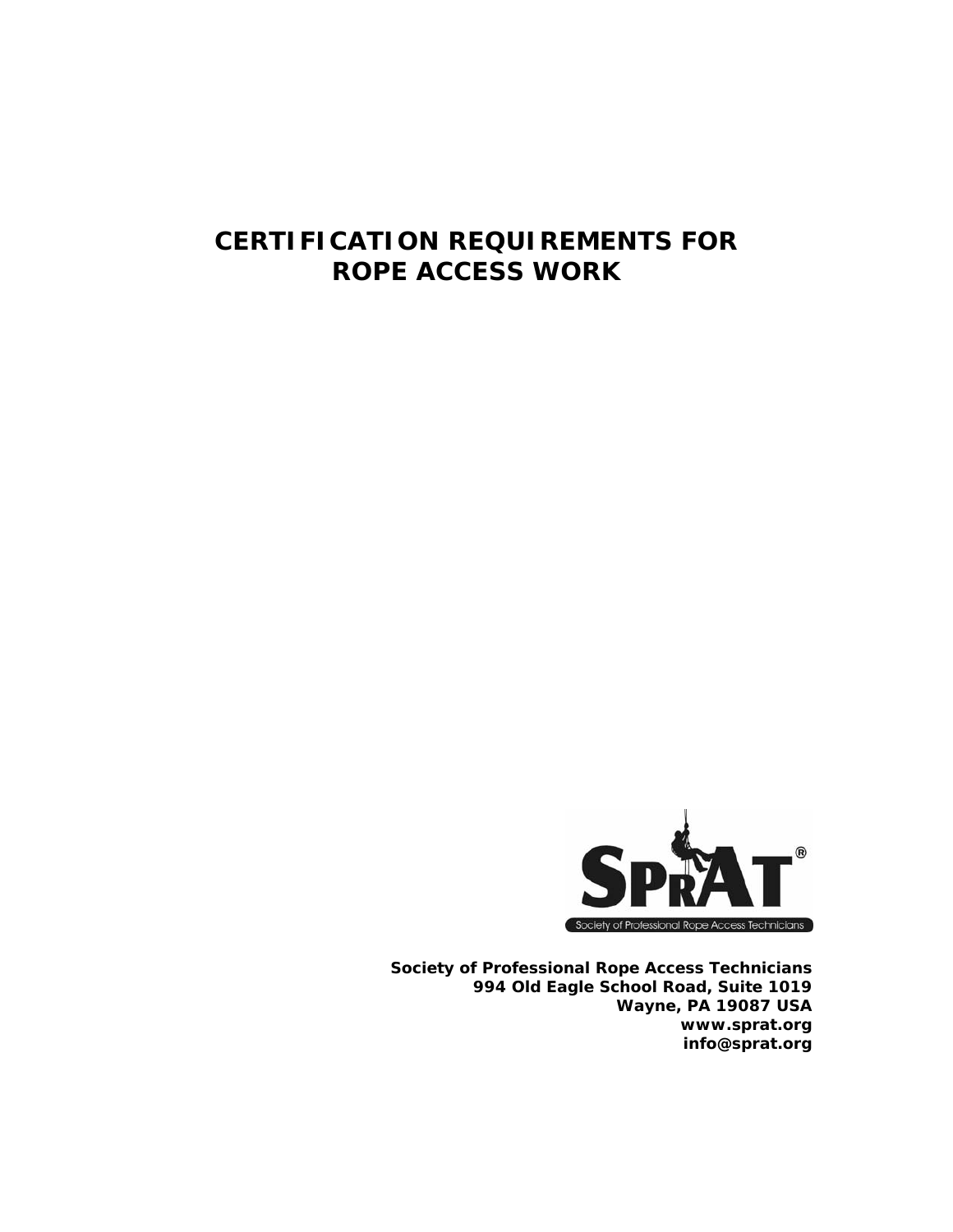# 1. PURPOSE

1.1. The intent of this document is to provide certification criteria for rope access personnel. This document is to be used in conjunction with the SPRAT *Safe Practices for Rope Access Work* document.

# 2. SCOPE

- 2.1. This document is intended for use by competent rope access personnel whose specific job requires knowledge and skill proficiency in rope access techniques.
- 2.2. The SPRAT certification process is intended to establish a minimum baseline of knowledge and skill that a successful candidate will possess. This document does not purport to address all criteria that may be applicable to all types of rope access work. Employers of rope access professionals must evaluate the job to be performed and provide for additional training as necessary. Additional evaluation should be taken as necessary by the employer to verify a rope access worker's suitability to a given job.
- 2.3. This document addresses minimum skills and certification requirements specific to rope access and does not address additional job specific skills (maintenance, construction, inspection).

### 3. DEFINITIONS

- 3.1. Classes of certification covered by this document include:
	- 3.1.1. Level I Technician (Rope Access Worker): An individual who performs rope access work. A Level I Technician may only work under the direct, on-site supervision of a Rope Access Lead Technician or Supervisor.
	- 3.1.2. Level II Technician (Rope Access Lead Technician): An individual who is responsible for physically conducting rope access operations and/or safety evaluations of rope access operations, including maintenance of associated access equipment and performs all Rope Access Lead Technician duties as assigned in the employer's rope access work program.
	- 3.1.3. Level III Technician (Rope Access Supervisor): An individual who is responsible for the overall rope access work site and performs all Rope Access Supervisor duties as assigned in the employer's rope access work program.
- 3.2. Other definitions used in this document are as follows:
	- 3.2.1. Access Permit (aka Job Hazard Analysis; JHA): A written statement prepared by the employer describing how a particular job (or types of jobs where these will be essentially identical) should be undertaken to ensure any risks to health and safety of the workers, or others who may be affected, are minimized.
	- 3.2.2. Access Zone: The area in which people are at risk of falling such as on-line or near a working edge. This area requires protective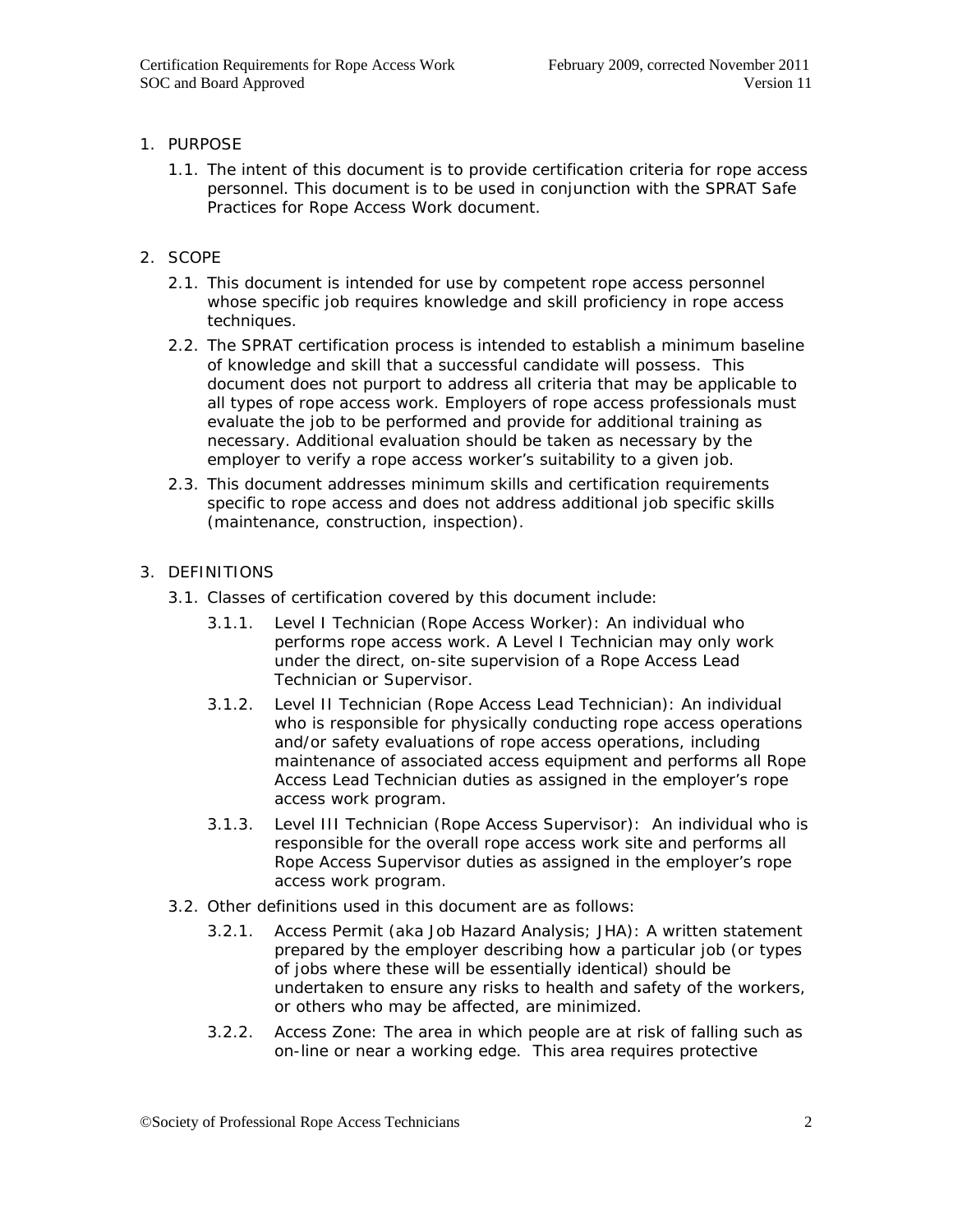measures such as verbal warnings, signs, barriers, safety lines, or other devices designed to prevent or arrest a fall.

- 3.2.3. Anchor, Anchorage: A place, fixing or fixture that supports and to which the various ropes and rope systems are attached.
- 3.2.4. Belay: An active system operated by another employee for the purpose of arresting the fall of a rope access worker.
- 3.2.5. Carabiner: A type of connector, formed as a complete loop with a spring-loaded entry gate.
- 3.2.6. Carabiner, Locking: A carabiner with a mechanism that reduces the possibility of a gate being opened inadvertently. A locking mechanism requires at least two different consecutive manual actions to open the gate.
- 3.2.7. Competent Trainer: A person who, based on training, education, knowledge, and most importantly experience in rope access, can safely and effectively deliver a quantifiable educational program to others.
- 3.2.8. Descender: A device that acts as a friction brake on a rope. It is normally attached to the operator and enables the operator to control the rate of descent.
- 3.2.9. Hazard Zone: Any area where a person may be at risk as a result of the work being performed.
- 3.2.10. Main Line: The primary rope used for descending, ascending or positioning.
- 3.2.11. On Line: The condition of being suspended from or attached to a rope.
- 3.2.12. Proctor: Individual who oversees students for test taking purposes. Proctor must be approved by SPRAT and submit a signed affidavit.
- 3.2.13. Rescuer: An individual who is designated by the employer to perform rescue of rope access workers as a member of the rescue service.
- 3.2.14. Rescue Service: Organization determined by the employer to be capable of safe and effective rescue of rope access workers.
- 3.2.15. Retrieval: Procedure for rescuing rope access workers without placing a rescuer on-line.
- 3.2.16. Retrieval System: The equipment (including a retrieval line, harness, lifting device, and anchor) used for rescue of rope access workers without placing a rescuer on-line. The safety line may be used as the retrieval line in a retrieval system.
- 3.2.17. Rope Access: Techniques by which access is gained to buildings, other structures (on or offshore), geological features (such as cliff faces), or manmade features (such as dams) by means of ropes. It applies to all cases where ropes are used as: a. the primary means of support.
	- b. as means of primary protection or positioning, and
	- c. where people descend or ascend on a rope or traverse along horizontal rope.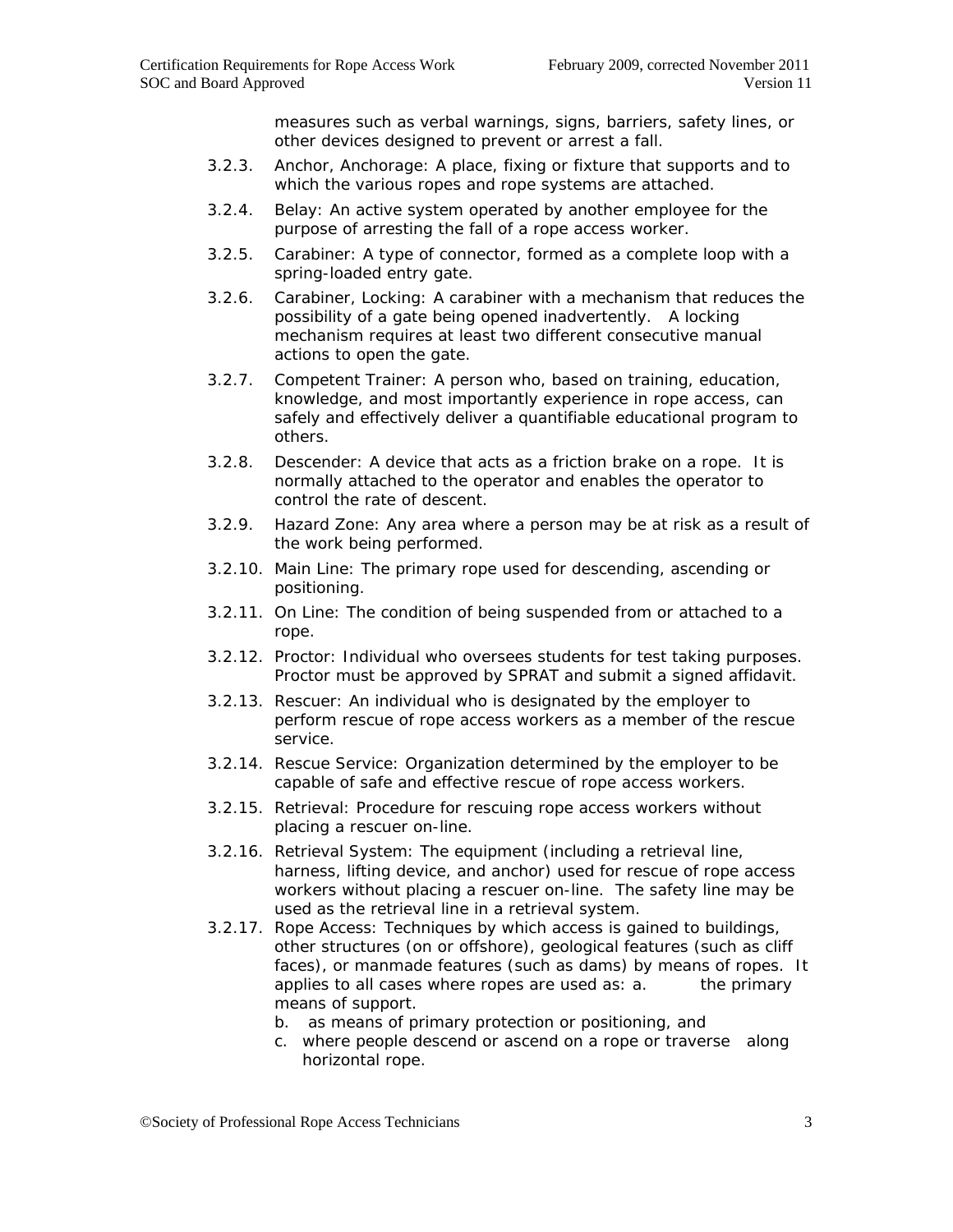- 3.2.18. Rope Grab: A device used to grasp a rope for the purpose of supporting a load.
- 3.2.19. SPRAT: Society of Professional Rope Access Technicians
- 3.2.20. Safe Zone: Any area outside the Hazard Zone or the Access Zone.
- 3.2.21. Safety, Secondary, Belay or Backup Rope: Rope used to protect against falls if the user slips or the primary support, anchor or positioning mechanism fails.

\*\*For additional definitions, consult

SPRAT SAFE PRACTICES FOR ROPE ACCESS WORK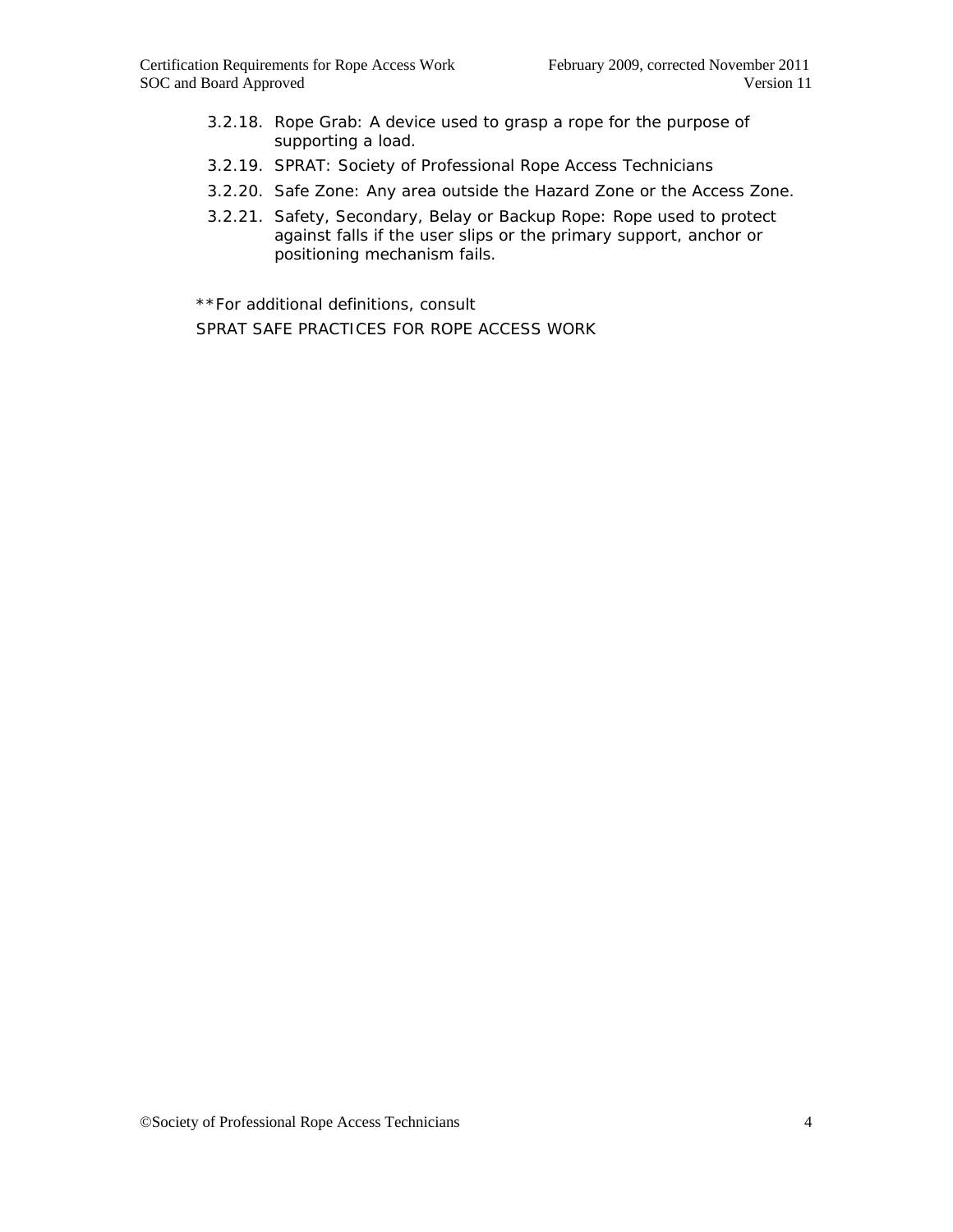#### 4. GENERAL CERTIFICATION PROCEDURES OF ROPE ACCESS PERSONNEL

- 4.1. General Notes Regarding Evaluations
	- 4.1.1. Certification host shall submit request for certification to SPRAT headquarters on the SPRAT Host Application form. Host shall be responsible for submitting all paperwork of applicants to SPRAT headquarters. A Certification Host information packet is available from the SPRAT office.
	- 4.1.2. The SPRAT certification process is intended to establish a minimum baseline of knowledge and skill directly related to industrial rope access. The certification does not test industry-specific skills. Additional evaluation may be required by the employer to verify the rope access technician's suitability to a specific job.
	- 4.1.3. Overall evaluation result is based on fulfillment of pre-evaluation requirements and successful completion of a written exam and field evaluation. Upon receipt of all paperwork and successful skills demonstration and written exam results, SPRAT will issue the final certification to the applicant. A certified Evaluator may issue a provisional result to the candidate immediately following the evaluation.
	- 4.1.4. These certification requirements are intended to be a performancebased standard. Techniques are not specified as long as the required skills are performed safely and efficiently.
	- 4.1.5. Equipment is not specified but should be appropriate for the application, meet relevant standards where applicable, and be used consistent with the manufacturer's instructions.
	- 4.1.6. All candidates must maintain a two-rope system during the entire evaluation. A four-rope system may be required for some maneuvers.
- 4.2. Prior to certification all candidates must meet the following requirements
	- 4.2.1. Minimum age of 18 years
	- 4.2.2. Sign a liability release form and statement of physical and mental fitness to perform rope access work.
	- 4.2.3. Complete a SPRAT Certification application.
- 4.3. Grading System for Field Evaluations
	- 4.3.1. Each skill is graded on P/F/D Pass/Fail/Discrepancy
		- 4.3.1.1. Pass (P) denotes satisfactory performance during the exercise
		- 4.3.1.2. One Fail (F) constitutes failure of evaluation
		- 4.3.1.3. Three Discrepancies (D) constitutes failure of evaluation
	- 4.3.2. Fail (F) Examples: The following list is a non-exhaustive list of errors that constitute a Fail (F). One (1) Fail constitutes failure of evaluation.
		- 4.3.2.1. Relying on one rope system when that system is your primary means of support
		- 4.3.2.2. Ineffectively used back-up device (e.g. big loop; upside down)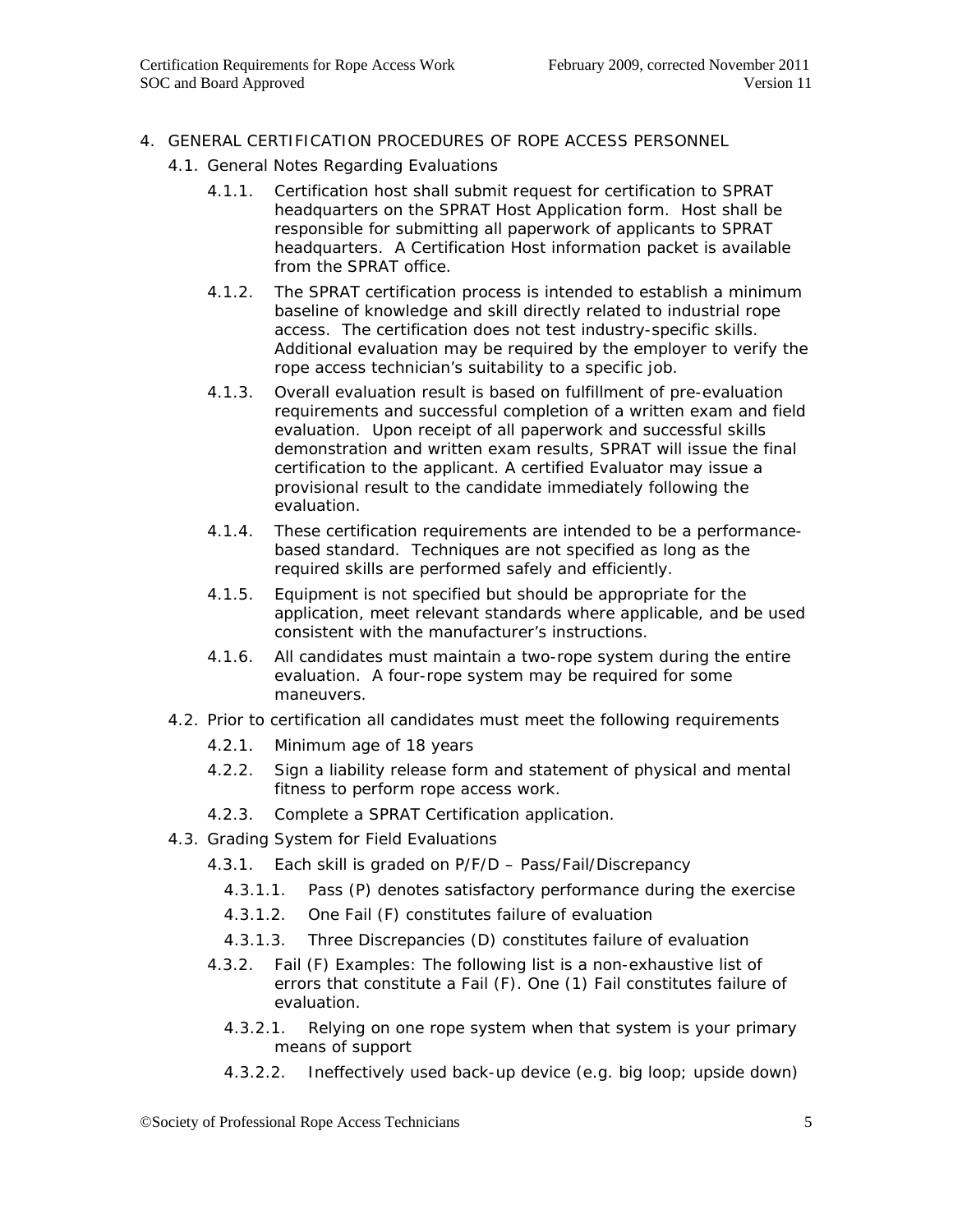- 4.3.2.3. Not capable of performing one or more of the tasks required
- 4.3.2.4. Unacceptably slow at completing one or more of the tasks required
- 4.3.2.5. Uncontrolled or dangerous descent or swing
- 4.3.2.6. Descender threaded incorrectly and used in that manner
- 4.3.2.7. No fall protection used when within 6 feet (1.8 meters) of an unprotected edge
- 4.3.2.8. Use of an inappropriate back-up device not designed to accept a shock-load (e.g. toothed ascender that does not slip when shockloaded)
- 4.3.2.9. Unprofessional conduct
- 4.3.2.10. No helmet while working at height
- 4.3.3. Discrepancy (D) Examples: The following list is a non-exhaustive list of errors that constitute a Discrepancy (D). Three (3) Discrepancies constitutes failure of the evaluation.
	- 4.3.3.1. Unlocked carabiner in safety system
	- 4.3.3.2. Helmet unfastened
	- 4.3.3.3. Task is not completed in timely manner
	- 4.3.3.4. Not being attached to both ascender
	- 4.3.3.5. Not providing additional friction to descent control devices as required by manufacturer instructions in certain circumstances (e.g. rescue pick-offs with two-person loads)
- 4.4. Maintaining Experience Logbooks
	- 4.4.1. SPRAT logbooks will be issued to all new successful certification candidates by the SPRAT office with the technician's name, photo, and technician number on the first inside page. Logbooks are not issued to candidates renewing or upgrading their certification. New logbooks can be requested from the SPRAT office.
	- 4.4.2. The logbooks shall be maintained by the technician and signed by the Evaluator, Level III Supervisor, Rope Access Program Manager or client as applicable. The Level III Supervisor should add his SPRAT technician number in the signature field.
	- 4.4.3. Under the heading *Details of Work Tasks* the technician should note the type of rope access skills used as well as the application (e.g. aid climbing/inspection or descent/ascent/painting)
	- 4.4.4. *Hours worked* shall be the time actually spent carrying out rope access tasks including rigging, training, working on rope, and onsite safety management.
	- 4.4.5. Experience documentation can be presented in other formats provided the following information is presented:
		- 4.4.5.1. Date of Work
		- 4.4.5.2. The employer for which the work was done
		- 4.4.5.3. Details of rope access tasks and application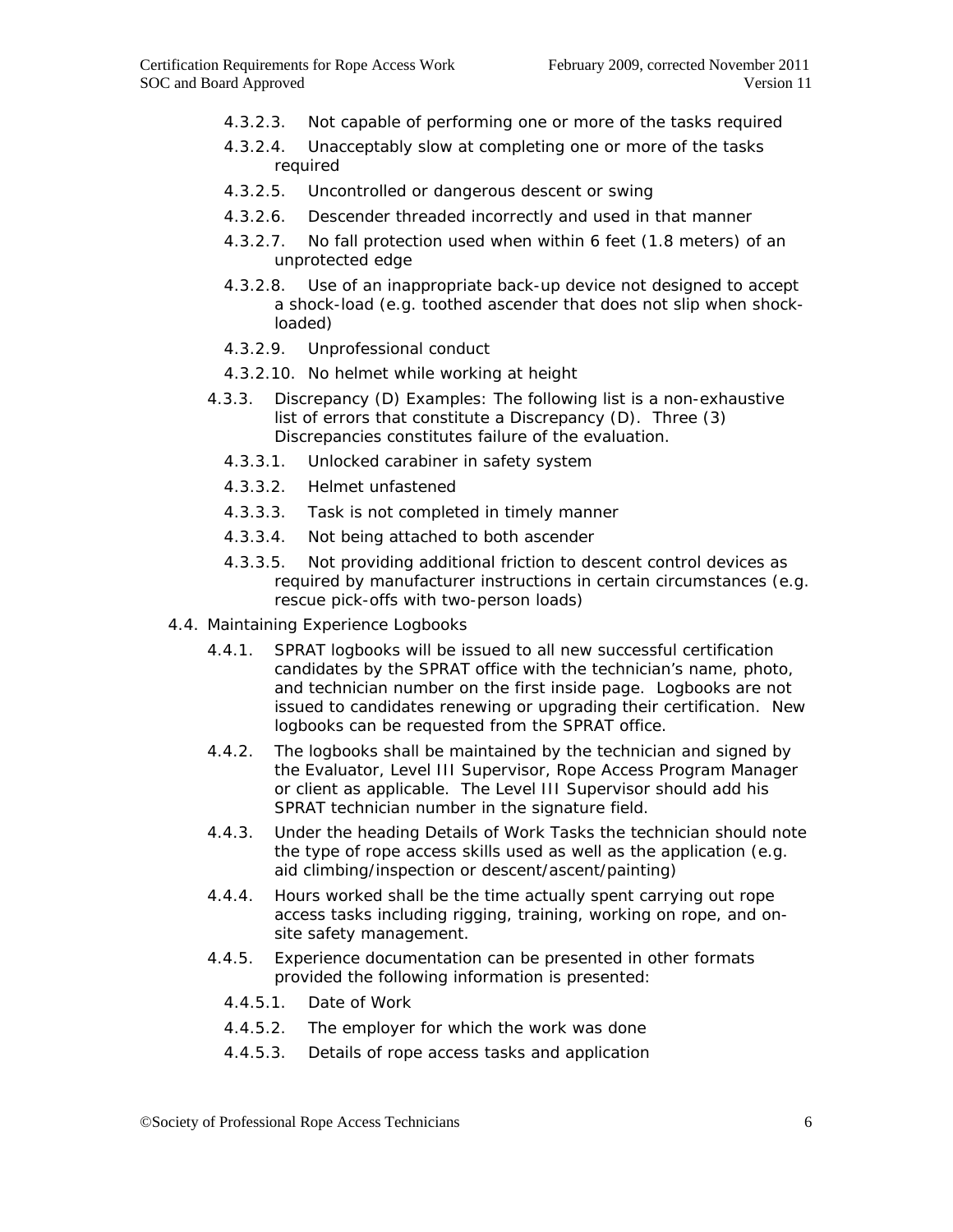- 4.4.5.4. Location and type of structure
- 4.4.5.5. Hours worked
- 4.4.5.6. Signature of supervisor, employer, or client verifying hours worked
- 4.4.6. It is recommended that technicians and employers maintain electronic records of hours worked in the event the logbook is destroyed or misplaced.

## 5. LEVEL I ROPE ACCESS TECHNICIAN DUTIES & REQUIREMENTS

- 5.1. Duties of a Level I Technician
	- 5.1.1. Refer to "Duties and Responsibilities of the Rope Access Worker (Level I Technician)" in SPRAT *Safe Practices for Rope Access Work*
- 5.2. Level I Technician Training and Pre-Certification Requirements
	- 5.2.1. All general requirements outlined in section 4.
	- 5.2.2. No experience requirement prior to training.
	- 5.2.3. Training by a competent trainer as defined in 3.2.7 is recommended prior to initial certification to Level I. This training should be designed to prepare the candidate to demonstrate proficiency in the Level I Technician Requirements (section 8).
- 5.3. Level I Technician Certification Procedures
	- 5.3.1. The written test and skills evaluation shall be representative of the skills and knowledge required by this standard and SPRAT *Safe Practices for Rope Access Work*.
	- 5.3.2. The written test shall be administered consistent with the procedures maintained by the SPRAT Evaluations Committee, a board-appointed committee.
	- 5.3.3. A currently-certified SPRAT Evaluator shall conduct the field evaluation.
	- 5.3.4. Upon successful skills demonstration, written exam results, and receipt of all paperwork SPRAT will issue the final certification to the applicant. A certified Evaluator shall issue a provisional result to the candidate immediately following the evaluation.
	- 5.3.5. Certification is valid for three (3) years from the date of the Evaluation.

# 6. LEVEL II ROPE ACCESS TECHNICIAN DUTIES & REQUIREMENTS

- 6.1. Duties of a Level II Technician
	- 6.1.1. Refer to "Duties and Responsibilities of the Rope Access Lead Technician (Level II Technician)" in SPRAT *Safe Practices for Rope Access Work*
- 6.2. Level II Technician Training and Pre-Certification Requirements
	- 6.2.1. All general requirements outlined in section 4.
	- 6.2.2. 500 hours and 6 months of documented industrial rope access experience as a Level I Technician or equivalent.
	- 6.2.3. Training by a competent trainer as defined in 3.2.7 is recommended prior to initial certification to Level II. This training should be designed to prepare the candidate to demonstrate proficiency in the Level II Technician Requirements (section 9).
- 6.3. Level II Technician Certification Procedures

©Society of Professional Rope Access Technicians 7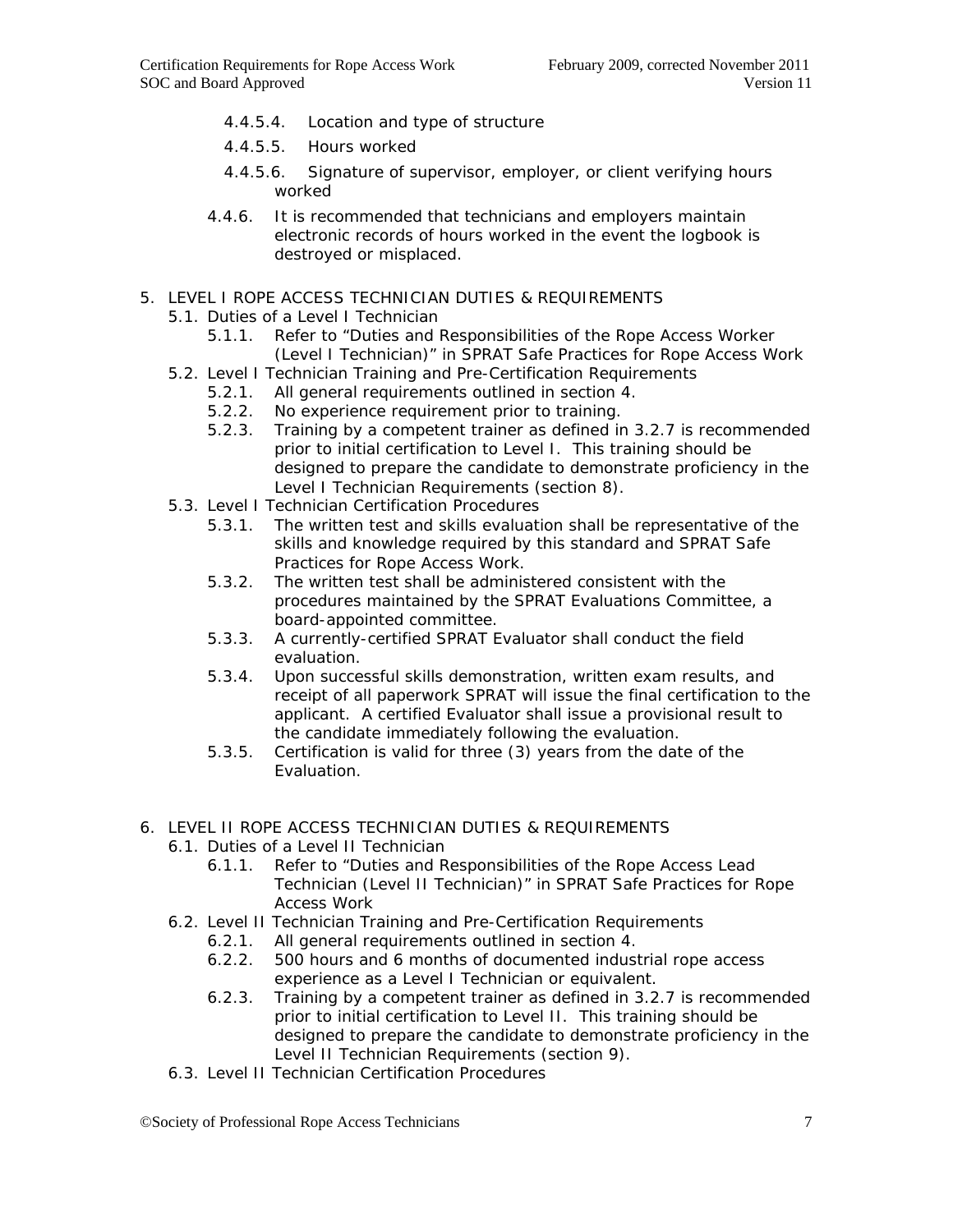- 6.3.1. The written test and skills evaluation shall be representative of the skills and knowledge required by this standard and SPRAT *Safe Practices for Rope Access Work*.
- 6.3.2. The written test shall be administered consistent with the procedures maintained by the SPRAT Evaluations Committee, a board-appointed committee.
- 6.3.3. A currently-certified SPRAT Evaluator independent of the employer and training provider shall conduct the field evaluation.
- 6.3.4. Upon successful skills demonstration, written exam results, and receipt of all paperwork SPRAT will issue the final certification to the applicant. A certified Evaluator shall issue a provisional result to the candidate immediately following the evaluation.
- 6.3.5. Certification is valid for three (3) years from the date of the Evaluation.

# 7. LEVEL III ROPE ACCESS TECHNICIAN DUTIES & REQUIREMENTS

- 7.1. Duties of a Level III Technician
	- 7.1.1. Refer to "Duties and Responsibilities of the Rope Access Supervisor (Level III Technician)" in SPRAT *Safe Practices for Rope Access Work*
- 7.2. Level III Technician Training and Pre-Certification Requirements
	- 7.2.1. All general requirements outlined in section 4.
	- 7.2.2. 500 hours and 6 months of documented industrial rope access experience as a Level II Technician or equivalent (1000 hours total).
	- 7.2.3. The majority of the 500 hours experience should be directly related to the techniques and field environment that the candidate will be expected to supervise.
	- 7.2.4. Current First Aid and CPR AED Certification
	- 7.2.5. Training by a competent trainer as defined in 3.2.7 is recommended prior to initial certification to Level III. This training should be designed to prepare the candidate to demonstrate proficiency in the Level III Technician Requirements (section 10).
- 7.3. Level III Technician Certification Procedures
	- 7.3.1. The written test and skills evaluation shall be representative of the skills and knowledge required by this standard and SPRAT *Safe Practices for Rope Access Work*.
	- 7.3.2. The written test shall be administered consistent with the procedures maintained by the SPRAT Evaluations Committee, a board-appointed committee.
	- 7.3.3. A currently-certified SPRAT Evaluator independent of the employer and training provider shall conduct the field evaluation.
	- 7.3.4. Upon successful skills demonstration, written exam results, and receipt of all paperwork SPRAT will issue the final certification to the applicant. A certified Evaluator shall issue a provisional result to the candidate immediately following the evaluation.
	- 7.3.5. Certification is valid for three (3) years from the date of the Evaluation.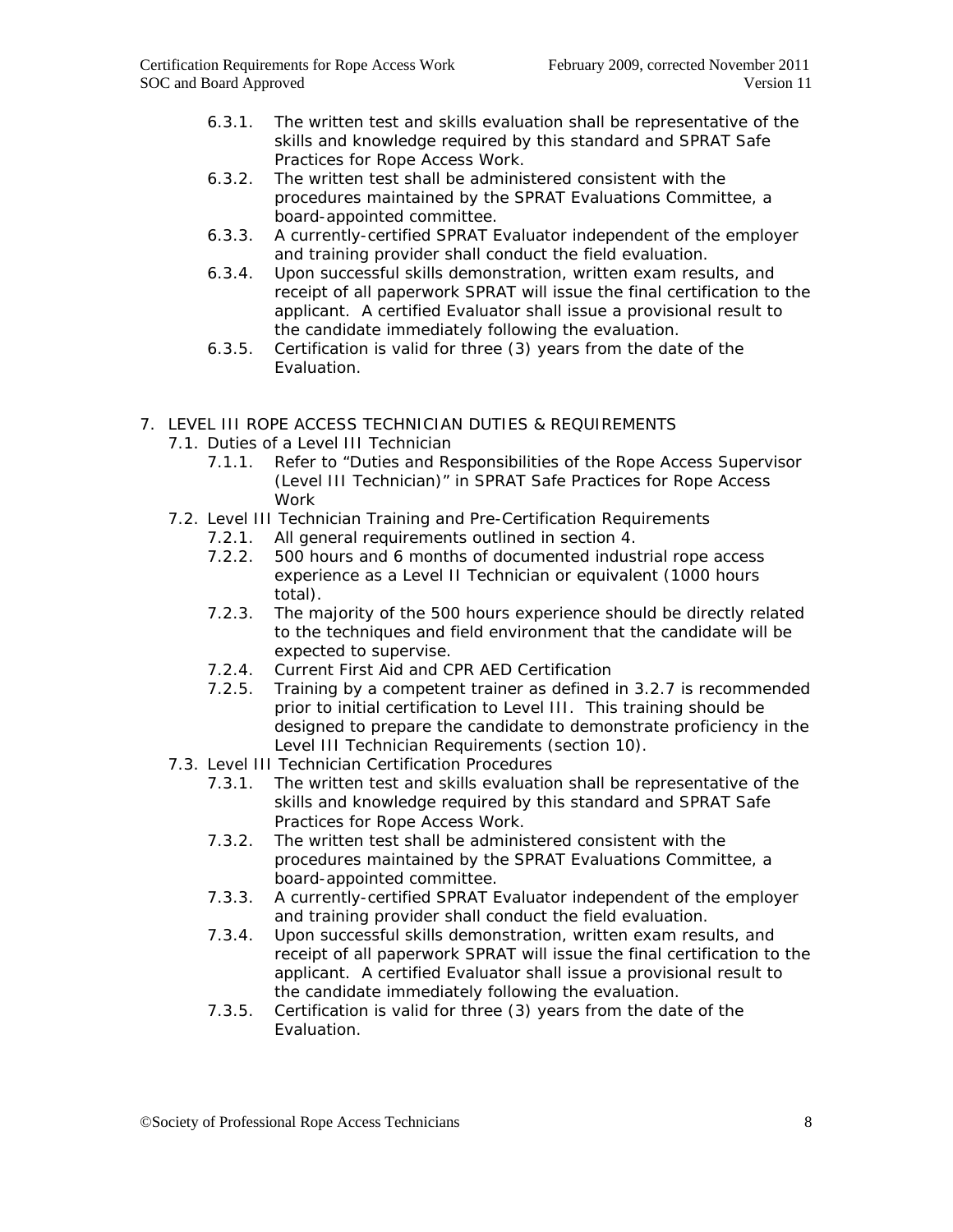#### 8. LEVEL I TECHNICIAN (ROPE ACCESS WORKER) REQUIREMENTS

- 8.1. Roles and Responsibilities
	- 8.1.1. Candidate must be able to demonstrate an understanding of the responsibilities of a Level I Technician and how these fit into the overall responsibilities of the rope access program.
- 8.2. Equipment Use and Inspection
	- 8.2.1. Candidate must be able demonstrate understanding of proper use, inspection, and care of all equipment required for the technical skills. The candidate shall also understand the certification host's or employing company's equipment management program.
- 8.3. Job Safety
	- 8.3.1. Candidate must be able to demonstrate an understanding of the employer's safety management program, relevant policies, work permits, work zones, and job safety analysis. Candidate should also be aware of course site hazards and emergency procedures.
- 8.4. Knots:
	- 8.4.1. The candidate shall demonstrate the tying of the following knots and have an awareness of their applications, strengths, and limitations:
		- 8.4.1.1. end or termination knot (e.g. Figure 8, Figure 9, Bowline)
		- 8.4.1.2. knot to join two ropes (e.g. Double Fisherman's, Flemish Bend)
		- 8.4.1.3. middle knot (e.g. butterfly)
		- 8.4.1.4. stopper knot to prevent descending off end of ropes (e.g. barrel knot)
- 8.5. Back-up Devices and Use of two-rope system:
	- 8.5.1. Candidate shall demonstrate the use of an appropriate back-up device attached to a secondary safety rope in accordance with industry best practice. Maintaining a sound connection to two independently anchored ropes at all times is expected. Some technical maneuvers require a connection to up to four ropes at a time. Candidate and trainer should pay particular attention to the following:
		- 8.5.1.1. Positioning the device to prevent excessive falls
		- 8.5.1.2. Connecting to it with an appropriate lanyard type and length
		- 8.5.1.3. Pairing the device to an appropriate rope type and diameter
		- 8.5.1.4. Paying attention to not incapacitating the device through improper handling
		- 8.5.1.5. Following all manufacturer recommendations in the proper use of the device
- 8.6. Use of Descenders (descent control devices):
	- 8.6.1. Candidate shall demonstrate the proper use of a descender attached to the main working line. A variety of systems will be accepted if used consistent with industry best practice and manufacturer's recommendations. Some considerations include: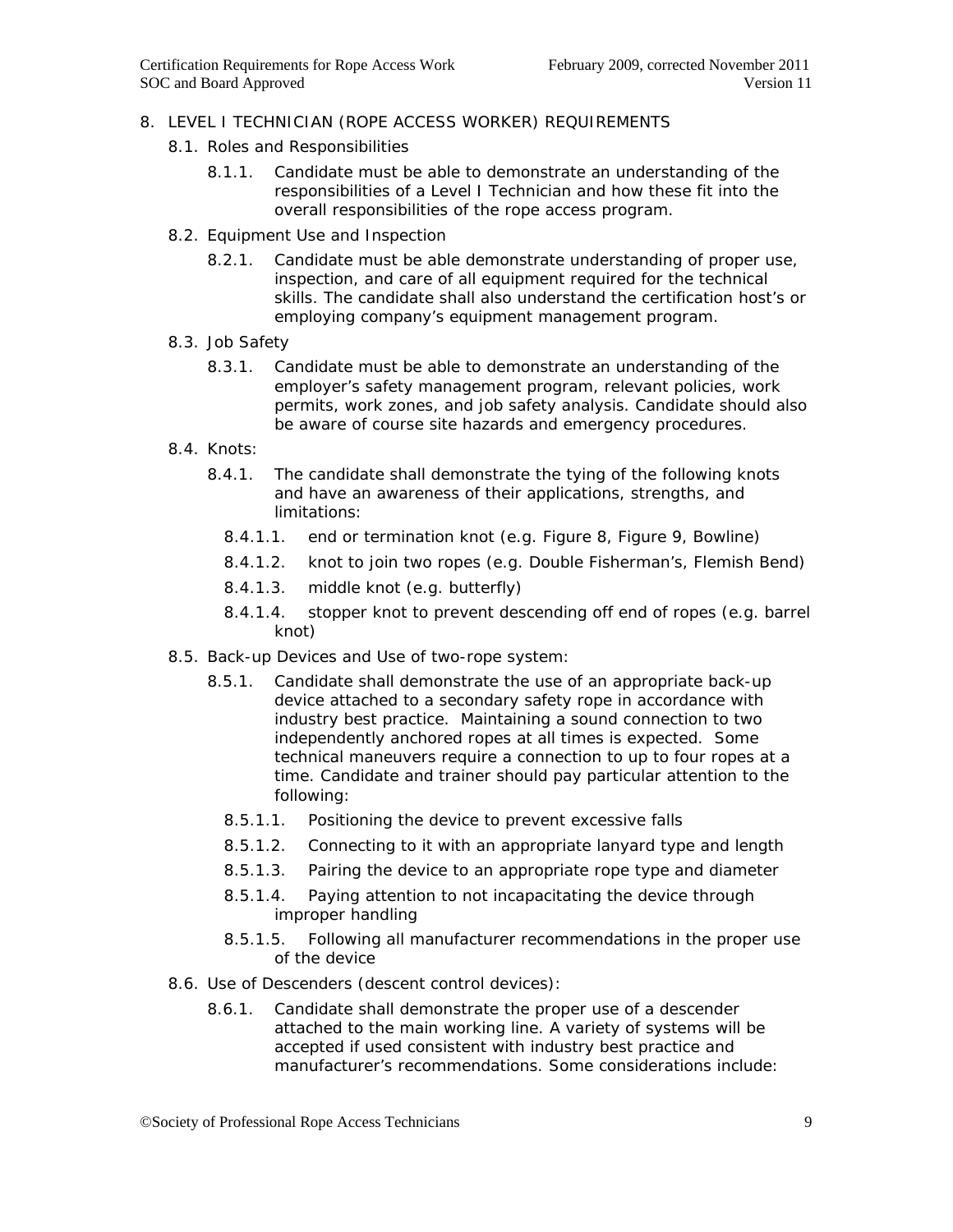- 8.6.1.1. Candidate must demonstrate controlled descent, stopping, and locking or tying off as appropriate.
- 8.6.1.2. Failing to lock-off the device properly when the candidate is stopped and not in control of the slack end of the rope will constitute a discrepancy.
- 8.6.1.3. Operating or triggering a descender without proper control of the slack end of the rope will result in a discrepancy or failure depending on the severity of the error.
- 8.6.1.4. Use of an auto-stop descender is not required, however, candidates must know how to add a friction device to create a failto-stop mechanism without relying on the secondary safety rope.
- 8.6.1.5. If the descender can be used to ascend, the candidate will be asked to ascend at least 2 meters (6.6 feet) using the descender.
- 8.7. Use of Ascenders
	- 8.7.1. Candidate shall demonstrate the proper use of an appropriate ascending system connected to the main working line. A variety of systems will be accepted if used consistent with industry best practice and manufacturer's recommendations. Some considerations include:
	- 8.7.2. Candidate can climb 10 meters (33 feet) efficiently and without physical duress.
	- 8.7.3. Candidate can climb down 2 meters (6.6 feet) using the ascenders.
	- 8.7.4. The ascenders should be properly attached to the candidate to increase safety and prevent equipment from being inadvertently dropped.
	- 8.7.5. Since most ascenders with teeth are not designed to withstand a dynamic one-person load, candidates should always use ascenders in such a way to eliminate a dynamic fall onto the ascenders.
	- 8.7.6. A single ascender connection to the working rope is acceptable as long as the dynamic fall potential is limited to less than 30 cm (1 foot) or eliminated entirely.
- 8.8. Switching from Ascent to Descent (Change-over)
	- 8.8.1. Candidate shall demonstrate switching from ascent to descent and descent to ascent. Candidate should pay attention to careful handling of equipment and proper loading of carabiners during the maneuver.
- 8.9. Use of work seat
	- 8.9.1. The candidate shall demonstrate the safe use of a work seat while maintaining a solid connection to both the working and safety rope.
- 8.10. Passing Knots
	- 8.10.1. The candidate shall demonstrate ascending and descending past a knot tied into the middle of the rope that has been placed there temporarily to isolate a damaged section of rope. The damaged section of rope shall not be used as a connection point. Two back-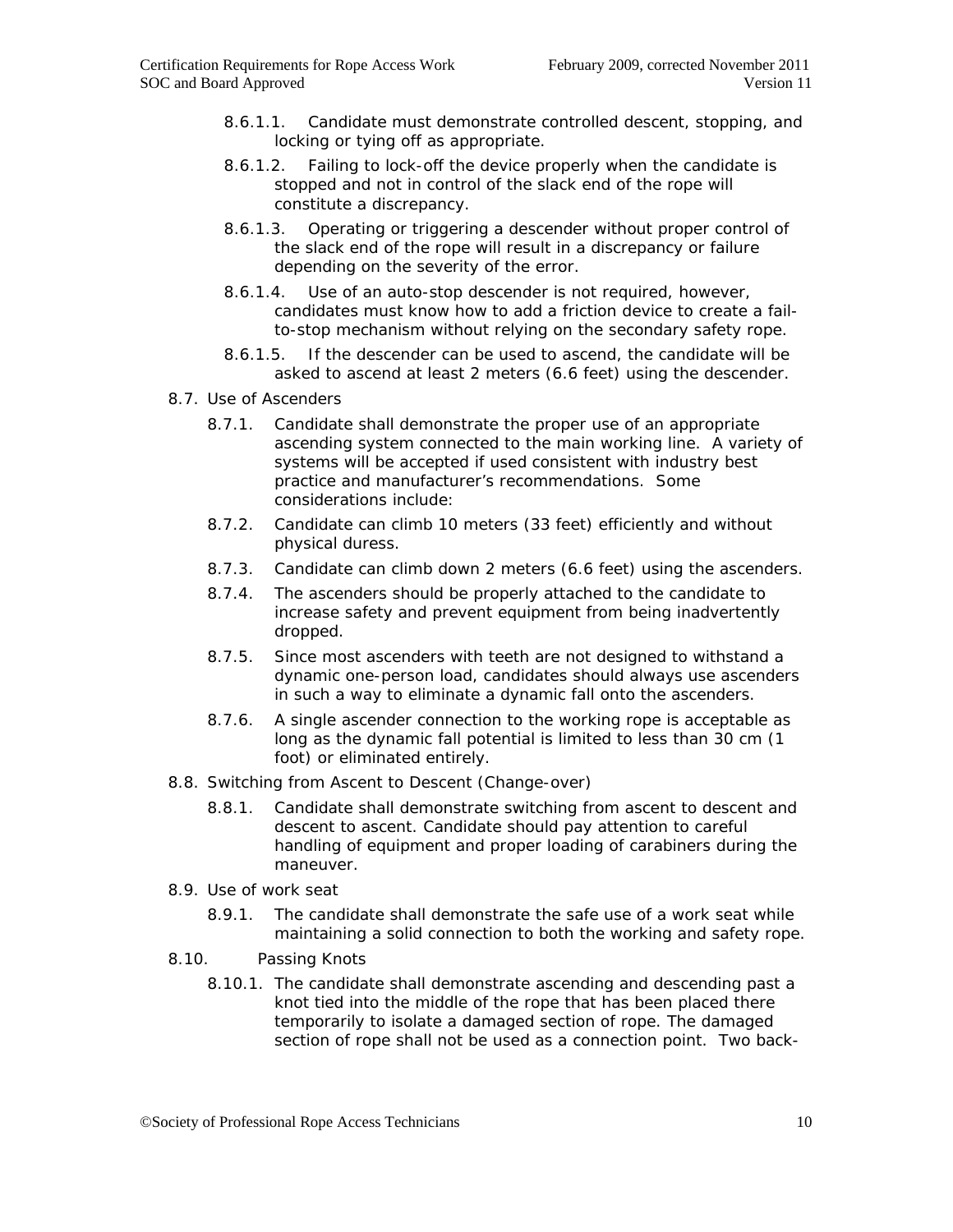up devices can be used, however, the candidate must be aware of how to use an appropriate knot as a secondary back-up.

- 8.11. Rope-to-Rope Transfers
	- 8.11.1. Candidate shall demonstrate transferring from one pair of ropes to another pair of ropes anchored more than 2 meters (6.6 feet) apart. Some considerations include:
	- 8.11.2. A proper connection to 4 ropes is expected to control the swing potential if one rope failed during the maneuver.
	- 8.11.3. Two back-up devices can be used, however, the candidate must be aware of how to use an appropriate knot as a secondary back-up.
	- 8.11.4. The candidate may be required to approach the rope-to-rope transfer from above or below, however, it is recommended that the maneuver is started in descent mode.
- 8.12. Deviation (redirect)
	- 8.12.1. Candidate shall demonstrate ascending and descending past an anchor that deviates the rope by no more than 20 degrees. Some considerations include:
		- 8.12.1.1. A single deviation anchor point is acceptable if there is no safety consequence of its failure.
		- 8.12.1.2. Trainer and candidate should be aware that many appropriate field anchors for deviations may not be appropriate for taking the load of a technician in the vertical plane and should not be relied upon as a point of connection.
		- 8.12.1.3. Provision for returning to the anchor from above and facilitating a rescue or repeated use from below should be considered.
- 8.13. Short Rebelay (passing an intermediate anchor)
	- 8.13.1. Candidate shall demonstrate ascending and descending past an intermediate anchor that is less than 2 meters (6.6 feet) horizontally from the anchors above. Due to some field circumstances the anchor itself may not always be relied upon as a point of connection (e.g. rope threaded through a grating or hole). The intermediate anchor and the top anchor can be used to maintain two points of attachment.
- 8.14. Long Rebelay
	- 8.14.1. Candidate shall demonstrate ascending and descending past an intermediate anchor that is greater than 2 meters (6.6 feet) horizontally from the anchors above. Due to some field circumstances the anchor itself may not always be relied upon as a point of connection (e.g. rope threaded through a grating or hole). The candidate should use 4-point technique similar to that used in a rope-to-rope transfer and should take care not to pull the rope from below across potential hazards or obstacles during the maneuver.
- 8.15. Negotiate Edge
	- 8.15.1. Candidate shall demonstrate safely negotiating an edge obstruction while on ascent and descent. This task should simulate field conditions experienced when negotiating the edge of a roof, cliff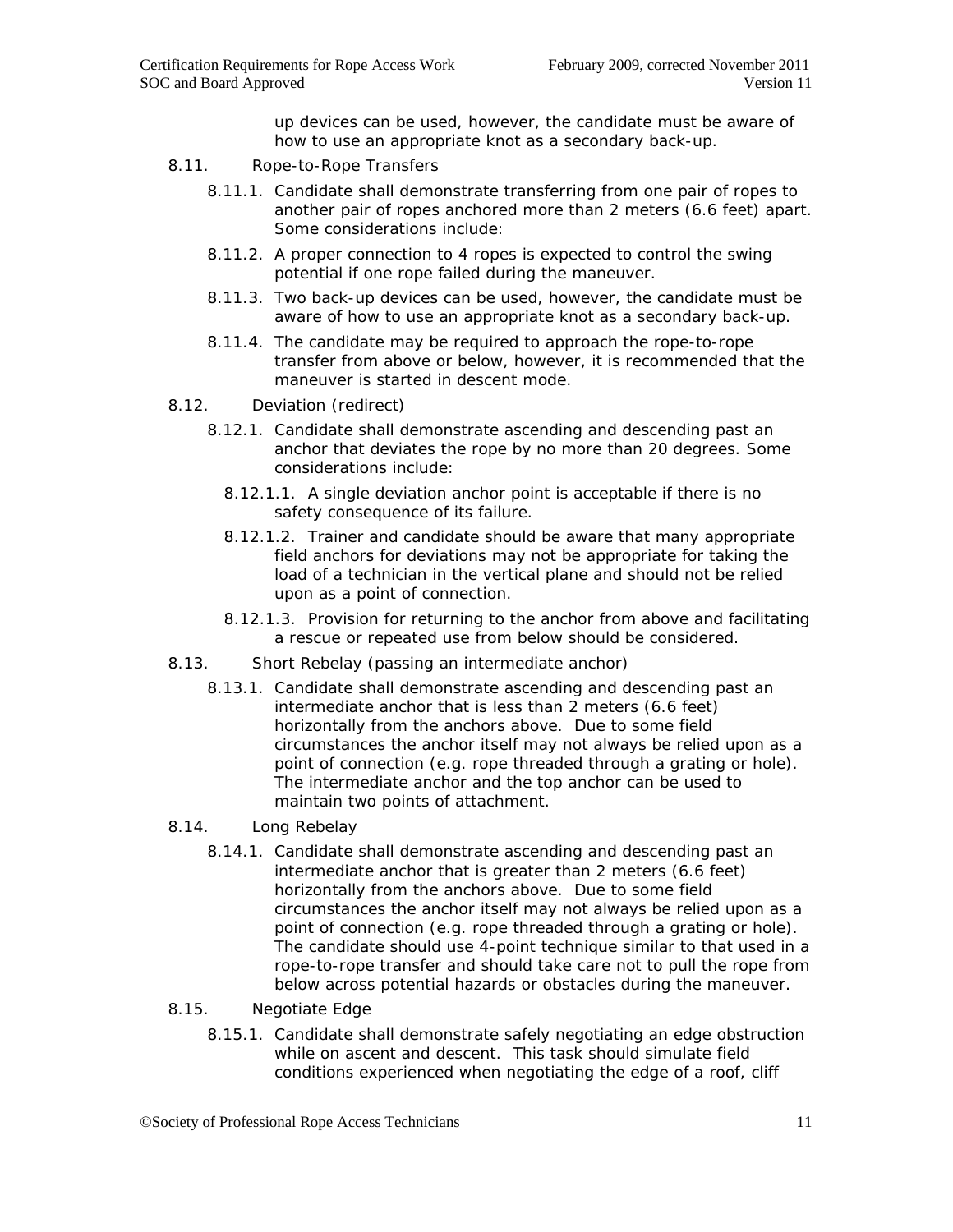face, or parapet wall. Ideally the anchors should be at least 2 meters (6.6 feet) from an unprotected edge and be located on the horizontal surface or within 2 meters (6.6 feet) above the horizontal surface. If the edge is protected by a railing, the candidate may need to climb under the railing to demonstrate the edge negotiation. Proper edge protection, controlled movement, and avoidance of shock loads must be demonstrated.

- 8.16. Rope and Sling Protection
	- 8.16.1. Candidate shall demonstrate awareness and proper use of rope and sling protection as required by the training site. The candidate will be asked to pass a rope protector installed on both the working and safety lines.
- 8.17. Simple Structural Anchor
	- 8.17.1. Candidate shall demonstrate establishing a simple anchor for a tworope system around a structural member (e.g. steel beam). Proper use of hardware, choice of sling material and appropriate sling protection will be considered.
- 8.18. General Anchor Inspection
	- 8.18.1. Candidate must know how to inspect and verify the integrity of more complex anchors that may be built in the field by Level II and III candidates.
- 8.19. Climbing with Shock-absorbing Lanyards
	- 8.19.1. Candidate must be aware of the limited shock-absorbing qualities of most lanyards (cow's tails) used in rope access. Candidate can demonstrate climbing vertically and/or horizontally on a structure using a shock-absorbing Y-lanyard system. Special attention should be paid to the proper use and compatibility of connectors, awareness and management of fall clearance distances, and general use of the lanyard.
- 8.20. Belaying with Communication
	- 8.20.1. Candidate will be asked to manage the safety rope of another worker. Consistent communication between belayer and worker is expected. The choice of belay device is not specified, however, the method should be accepted industry practice and/or consistent with the manufacturer's instructions. A self-braking device is not required as long as proper technique is demonstrated.
- 8.21. Lowering
	- 8.21.1.1. Candidate shall demonstrate lowering another worker from a fixed anchor using an appropriate descent control device attached to a fixed anchor. Candidate may be asked to stop and lock-off the device. Additional friction may be required and should be consistent with the manufacturer's instructions.
- 8.22. Pick-off Casualty on Descent
	- 8.22.1. Candidate will be asked to perform a pick-off rescue of an incapacitated casualty while in descent mode. A separate set of ropes is not required, however, candidate should understand when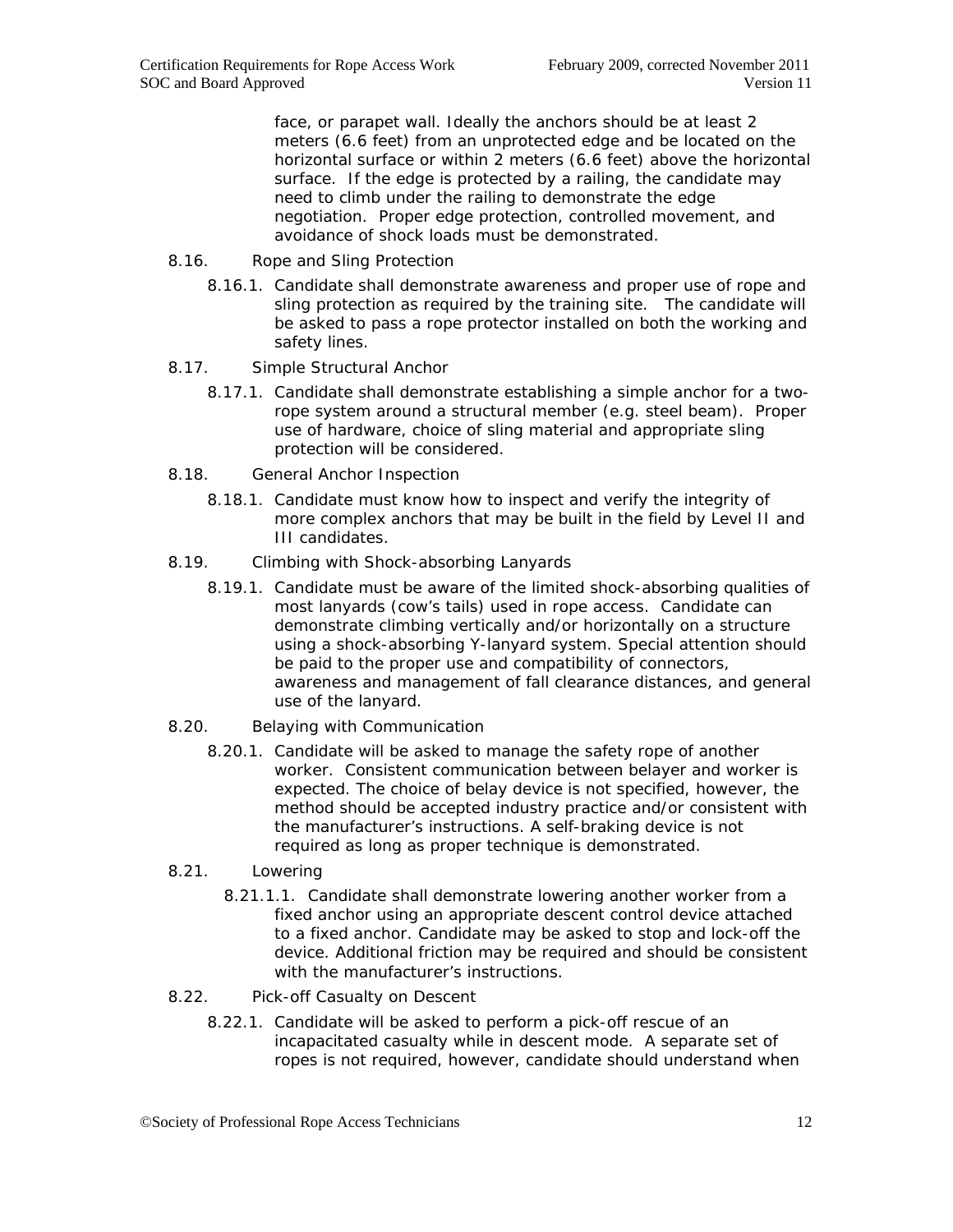a separate set of ropes might be needed and how to perform the rescue. Conversely, a candidate demonstrating a pick-off from a separate set of ropes should understand when it might be appropriate to use the casualty's ropes and how to perform the rescue. Emphasis will be placed on maintaining two points of attachment to the casualty and the ropes. Consideration should be given to the effects of a two-person load on the descender and back-up device. Extra friction may be required for a two-person load. The candidate shall perform an initial scene safety survey before carrying out any rescues. Proper casualty management should be considered and demonstrated.

- 8.23. Awareness of Simple Mechanical Advantage Systems
	- 8.23.1. Candidate should be aware of simple mechanical advantage systems in order to participate in building or operating systems for utility or rescue hauling under the direction of a Level II or III Technician.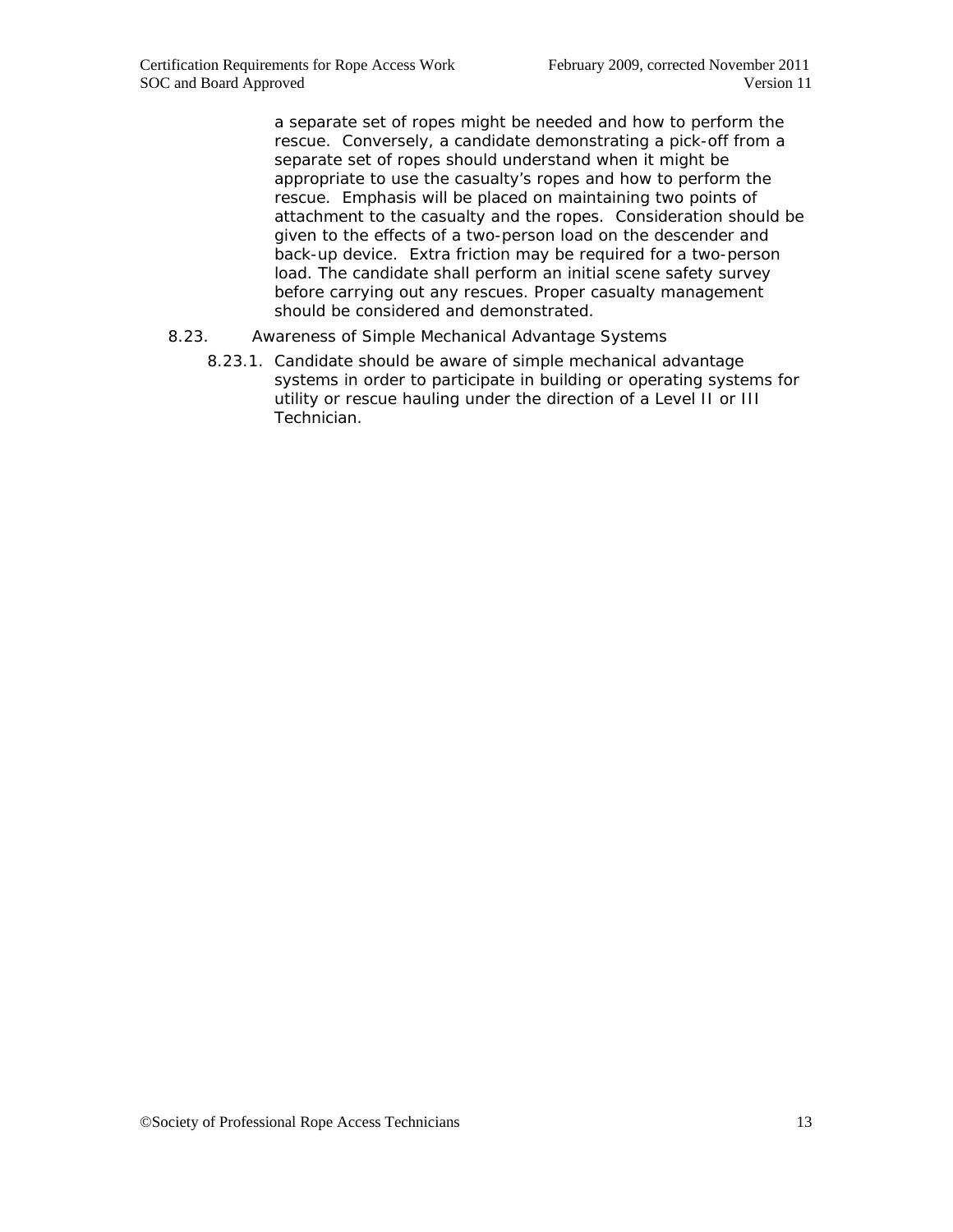- 9. LEVEL II TECHNICIAN (ROPE ACCESS LEAD TECHNICIAN) REQUIREMENTS
	- 9.1. The candidate must provide proof of at least 500 hours of work experience as a Level I Technician or equivalent.
	- 9.2. The candidate may be asked to demonstrate proficiency in the skills and knowledge required of a Level I Technician in addition to those specified below.
	- 9.3. Roles and Responsibilities
		- 9.3.1. Candidate must demonstrate an understanding of the responsibilities of a Level II Technician and how these fit into the overall responsibilities of the employer's rope access program.
	- 9.4. Equipment Use and Inspection
		- 9.4.1. Candidate must be able demonstrate understanding of proper use, inspection, and care of all equipment required for the technical skills of a Level II Technician. The candidate should also understand the employer's equipment management program as required by SPRAT *Safe Practices*.
	- 9.5. Job Safety
		- 9.5.1. Candidate must be able to demonstrate an understanding of the employer's safety management program, relevant policies, work permits, work zones, and job safety analysis as required by SPRAT *Safe Practices*.
	- 9.6. Rigging and System Dynamics
		- 9.6.1. Candidates should have an understanding of forces involved in rigging rope access systems including concepts such as angle physics, fall factors, and dynamic loading.
	- 9.7. Rescue Considerations
		- 9.7.1. Candidates should have a working knowledge of rescue procedures and considerations including harness-induced suspension trauma.
	- 9.8. Knots and Hitches: In addition to the knots required of a Level I Technician, the candidate may be asked to demonstrate the proper tying and dressing of:
		- 9.8.1. Friction hitch (e.g. Prusik, Auto-block)
	- 9.9. Load-sharing Anchors (Y-anchor)
		- 9.9.1. Some considerations for establishing load-sharing anchors should include: redundancy, anchor location, bridle angle, connector loading, sling choice, and edge protection. The candidate may be asked to demonstrate establishing a load-sharing 2-point anchor for a two rope system in the following situations:
			- 9.9.1.1. Anchor-points less than 1 meter (3.3 feet) apart horizontally (e.g. bolt anchors in concrete or rock)
			- 9.9.1.2. Anchor-points greater than 2 meters (6.6 feet) apart horizontally (perpendicular to the plane of the rope)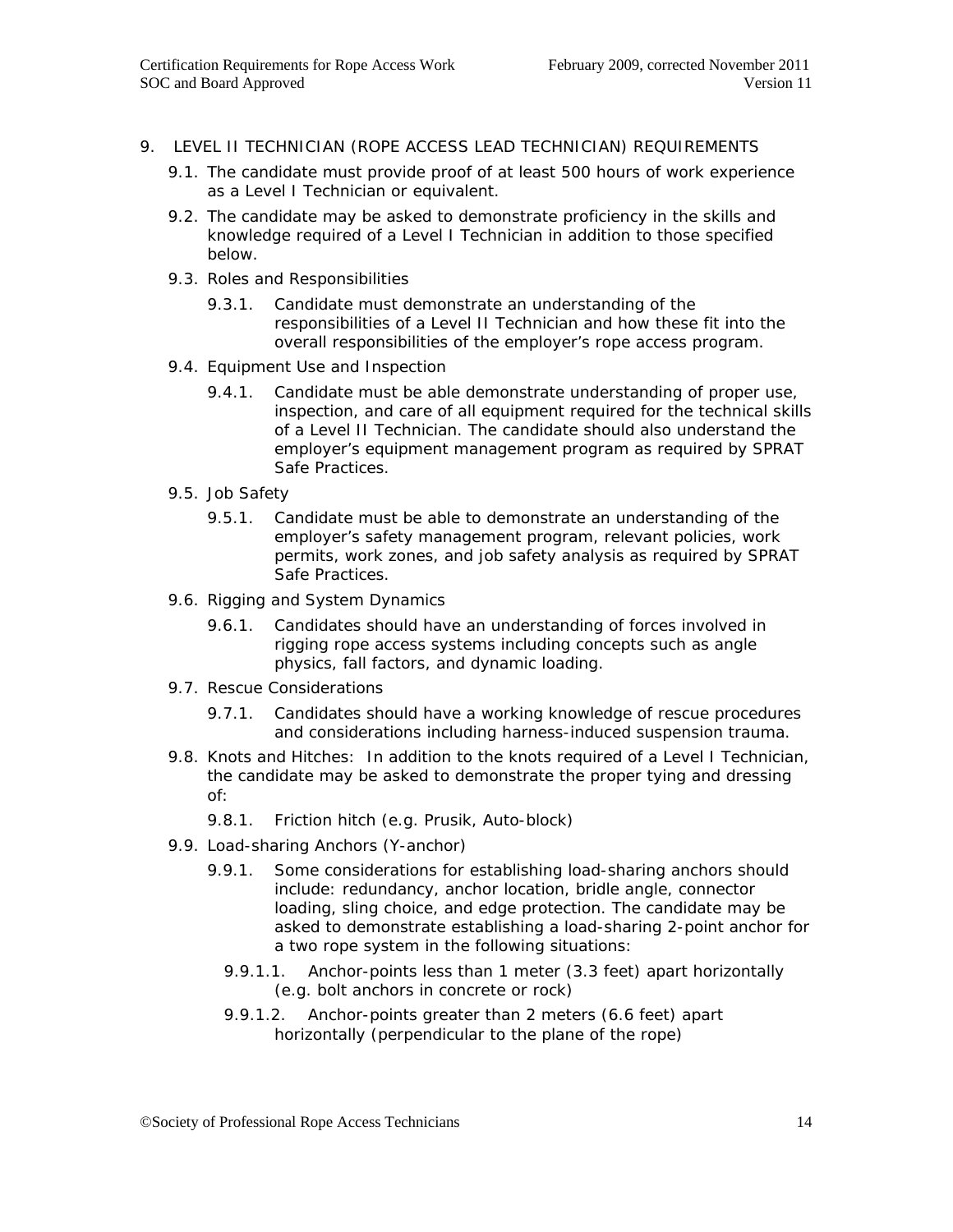- 9.9.1.3. Anchor-points greater than 2 meters (6.6 feet) apart vertically (parallel to the plane of the rope)
- 9.10. Pull-through Anchors
	- 9.10.1. Candidates shall demonstrate a method to retrieve ropes from a structural anchor after descent. Considerations include connector loading, edge protection, and rope abrasion. Extreme caution must be taken to avoid descending on pull rope.
- 9.11. Aid Climbing
	- 9.11.1. Candidate shall demonstrate aid climbing while maintaining two independent anchor attachment points. The candidate may be asked to demonstrate point-to-point and/or sliding aid climbing horizontally or along an incline. Candidates should be aware of how to apply this technique vertically, but will not be asked to demonstrate it.
		- 9.11.1.1. Point-to-point: Candidate traverses a series of anchor points.
		- 9.11.1.2. Sliding: Candidate slides anchor slings to progress.
- 9.12. Pick-off Casualty on Ascent
	- 9.12.1. The candidate shall perform an initial scene safety survey before carrying out any rescues. Candidate will be asked to perform a pickoff rescue of an incapacitated casualty that is in ascent mode. A separate set of ropes is not required, however, candidate should understand when a separate set of ropes might be needed and how to perform the rescue. Conversely, a candidate demonstrating a pick-off from a separate set of ropes should understand when it might be appropriate to use the casualty's ropes and how to perform the rescue. Emphasis will be placed on maintaining two points of attachment to the casualty and the ropes. Consideration should be given to the effects of a two-person load on the descender and back-up device. Extra friction may be required for a two-person load. Casualty management should be considered.
- 9.13. Rescue Hauling with Mechanical Advantage Systems
	- 9.13.1. Candidate shall demonstrate raising a casualty or load using a mechanical advantage system. The casualty should be connected to two ropes as if in descent or ascent with both ropes relatively taught. The rescuer may use the employer's standard rescue kit and additional rope. Candidates are encouraged to build their own system to the requirements of the scenario. If the candidate uses a pre-rigged system the candidate may be asked to disassemble and reassemble the kit. The candidate shall maintain a two-rope system. Safety and efficiency will be considered most important. The candidate may be asked to perform the following scenarios:
		- 9.13.1.1. Platform: Haul anchors are located on platform where edge protection may be required. The candidate will not be required to negotiate the edge with the casualty.
		- 9.13.1.2. Pitch Head: Haul anchors are established at the top of the pitch where rescuer must assemble the system while suspended from the anchors.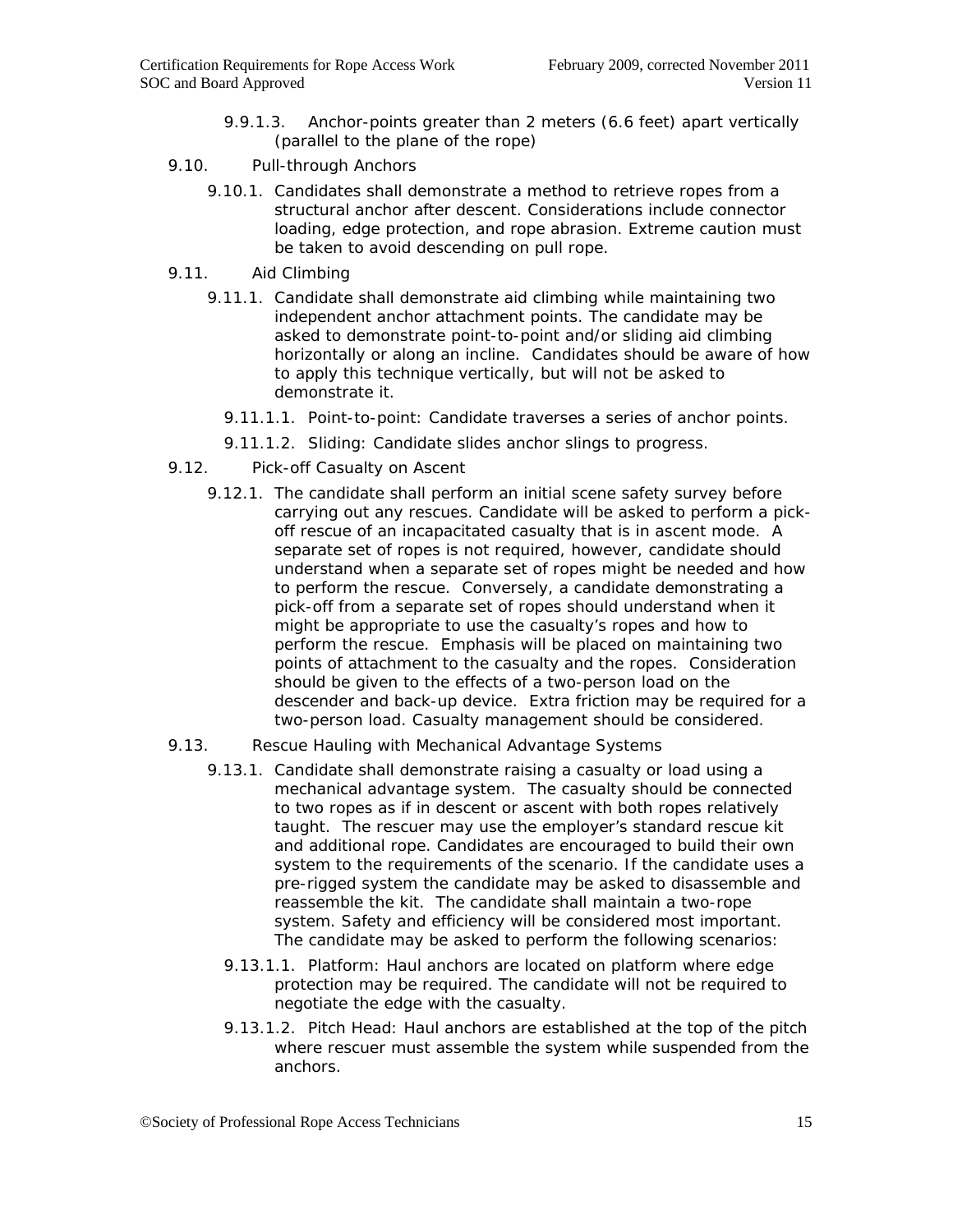9.13.1.3. Cross-Hauling: Two hauling systems are used in concert to move the load vertically and horizontally.

#### 10. LEVEL III TECHNICIAN (ROPE ACCESS SUPERVISOR) REQUIREMENTS

- 10.1. The candidate must provide proof of at least 500 hours of work experience as a Level II Technician or equivalent (1000 hours total).
- 10.2. The candidate may be asked to demonstrate proficiency in the skills and knowledge required of a Level II Technician in addition to those specified below.
- 10.3. Roles and Responsibilities
	- 10.3.1. Candidate must demonstrate a clear understanding of the responsibilities of a Level III Technician and how these fit into the overall responsibilities of the employer's rope access program.
- 10.4. Management and Communication
	- 10.4.1. Candidate must demonstrate an ability to manage the safety of other workers and the public. The candidate must also demonstrate clear communication skills and be able to read, write, and speak in the language of the work place (unless provisions are made by the employer to provide a consistent and reliable translator). The candidate should also be familiar with using communication methods available in various field environments.
- 10.5. Equipment Use and Inspection
	- 10.5.1. Candidate must be able demonstrate a thorough understanding of proper use, inspection, and care of all equipment required on a rope access work site. The candidate should be able to manage and carry out the employer's equipment management program as required by SPRAT *Safe Practices*.
- 10.6. Job Safety
	- 10.6.1. Candidate must be able to carry out the employer's safety management program including writing a job safety analysis.
- 10.7. Rigging and System Dynamics
	- 10.7.1. Candidates must have an understanding of forces involved in rigging rope access systems including concepts such as angle physics, fall factors, and dynamic loading.
- 10.8. Rescue Considerations
	- 10.8.1. Candidates must demonstrate strong command of rescue procedures and concepts including harness-induced suspension trauma. Candidates will be required to manage team rescue scenarios.
- 10.9. Knots and Hitches: In addition to the knots required of a Level II Technician, the candidate may be asked to demonstrate the proper tying and dressing of:

10.9.1. Load-releasing hitch (e.g. Munter Mule, Mariners)

10.10. Anchors Pre-rigged to Lower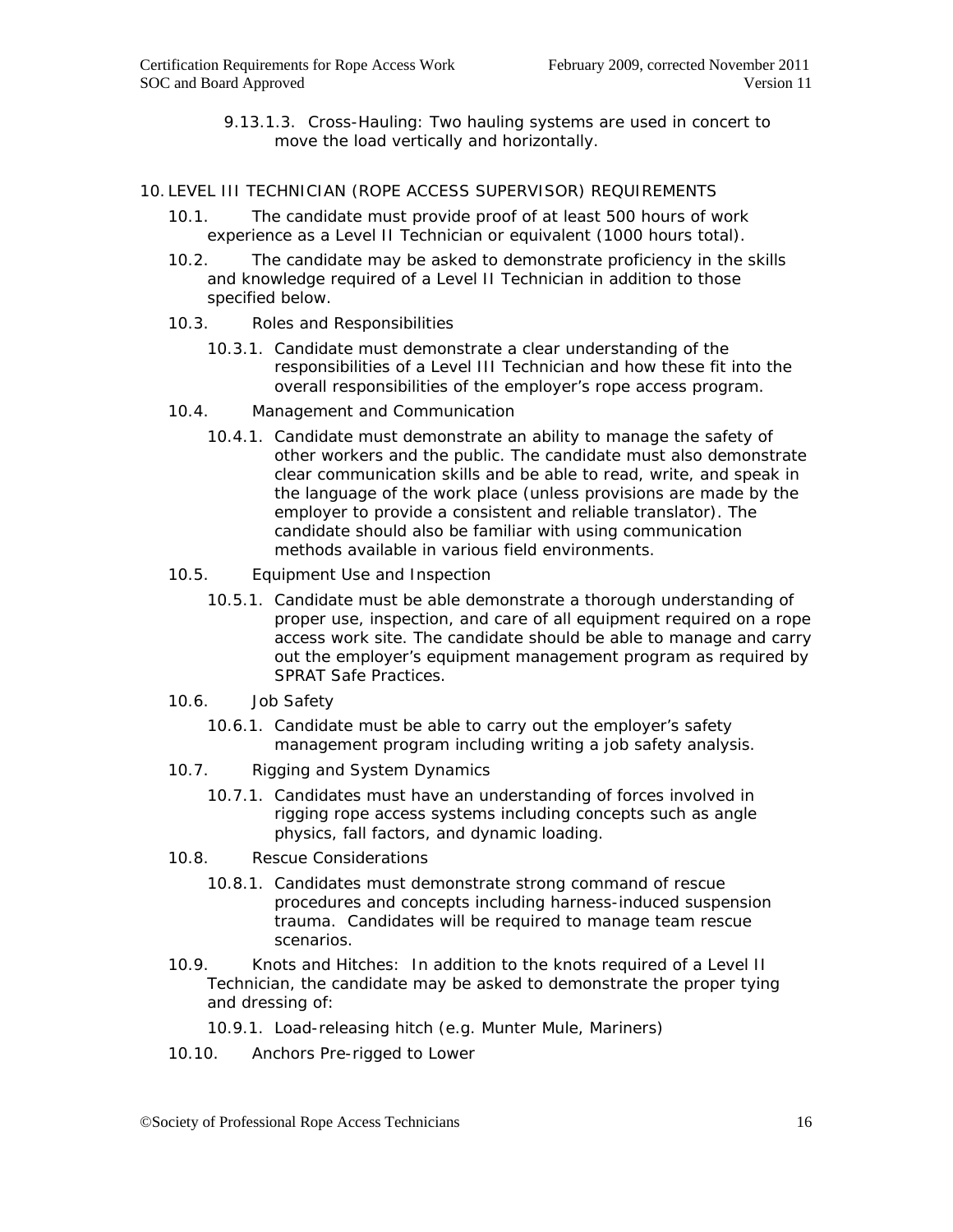- 10.10.1.Candidate shall demonstrate rigging anchors pre-rigged to lower in case of emergency.
- 10.11. Mechanical Anchor Systems
	- 10.11.1.Candidates must demonstrate an understanding of the use and limitations of mechanical anchor systems such as tripods and beam clamps.
- 10.12. Team Leadership and Supervision
	- 10.12.1.The candidate will be given a rescue or work task to complete with the assistance of one or more fellow candidates. Candidates will be evaluated on their ability to effectively communicate, delegate, and safely manage the completion of the task.
- 10.13. Pick-off Rescue of Casualty while Negotiating Obstacles
	- 10.13.1.Candidate shall be asked to perform a pick-off rescue of a casualty and then descend with this casualty while negotiating at least one of the following obstacles:
		- 10.13.1.1.Knots in both safety and main lines
		- 10.13.1.2.Deviation (redirect anchor)
		- 10.13.1.3. Rebelay (long or short)
		- 10.13.1.4.Rope to Rope Transfer
- 10.14. Rescue from Aid Traverse
	- 10.14.1.Candidate shall demonstrate rescuing an incapacitated worker from a horizontal aid traverse to a designated location below one side of the aid traverse. Cross-hauling or a guideline may be needed to transport casualty to a designated side of the aid traverse.
- 10.15. Guidelines and Highlines
	- 10.15.1.Candidate shall demonstrate transporting a load along an angled guideline or a horizontal highline. Candidates shall know how to estimate the load placed on the system. While single rope techniques may be appropriate for some emergency rescue scenarios, redundant two-rope systems shall always be used in rescue training.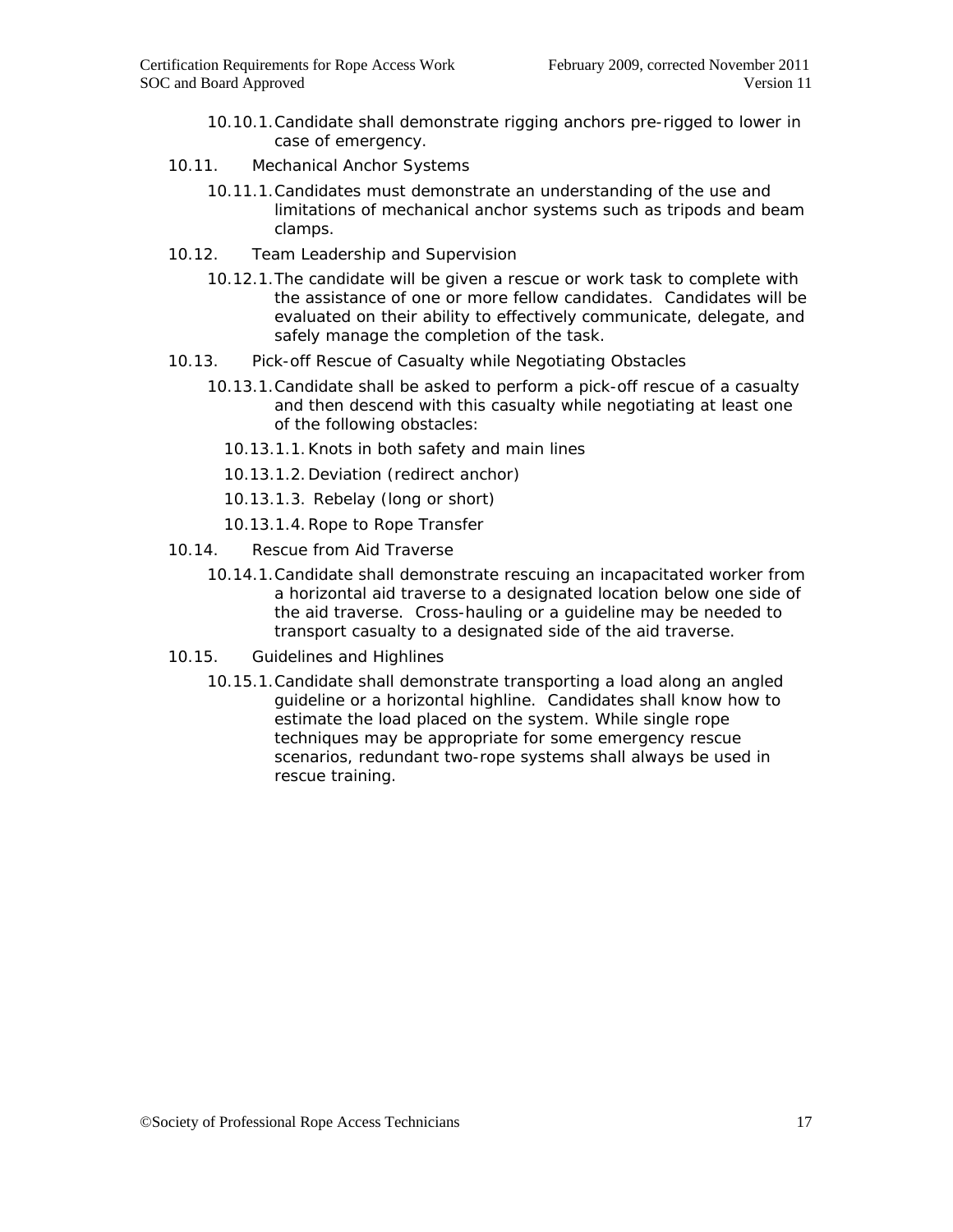#### 11. EVALUATOR RESPONSIBILITIES & QUALIFICATIONS

- 11.1. Evaluator Responsibilities
	- 11.1.1. Evaluators shall conduct evaluations consistent with procedures established by the Evaluations Committee and this document, *Certification Requirements for Rope Access Work.* The Evaluator shall insure that all rope access techniques and procedures used during the evaluation are consistent with SPRAT's *Safe Practices for Rope Access Work.*
	- 11.1.2. Evaluators shall maintain their SPRAT membership, Technician certifications, and First Aid and CPR certifications in good standing.
	- 11.1.3. Evaluators shall be independent of the candidate, the candidate's employer and the training provider, except as provided in 5.3.3. The Evaluations Committee shall be notified in advance of any links or commercial interests which might make an Evaluator's impartiality suspect. Any interpretations or decisions made by the Evaluations Committee shall be documented.
	- 11.1.4. Evaluators, in association with the host trainer, shall ensure that a hazard assessment has been completed, rescue procedures are in place, and proper permits for conducting training and evaluations have been obtained.
	- 11.1.5. Evaluators shall not disclose confidential and proprietary information acquired during the course of the Evaluation unless the information pertains to practices that are clearly inconsistent with SPRAT standards and requirements.
	- 11.1.6. Evaluators shall not approach training staff, candidates, or clients for the purposes of recruitment or future business opportunities.
- 11.2. Evaluator Qualifications
	- 11.2.1. Evaluator candidates must be a SPRAT member in good standing and be currently certified as a Rope Access Supervisor (Level III Technician).
	- 11.2.2. The Evaluations Committee shall determine the Evaluator candidate's suitability for testing based on the documents listed in 11.2.3 prior to the evaluation of the candidate. The candidate shall be notified of the Committee's decisions, with reasons given if the application is denied.
	- 11.2.3. The candidate shall submit the following documents to the Evaluations Committee:
		- 11.2.3.1. Evaluator application and professional resume
		- 11.2.3.2. Copy of logbook or documentation of 1000 hours of qualifying rope access experience representing a diverse background and knowledge of a wide variety of rope access and rescue techniques and equipment.
		- 11.2.3.3. Written recommendations from two currently-certified **Evaluators**
		- 11.2.3.4. Current First Aid and CPR certificates
		- 11.2.3.5. A signed Evaluator Contract